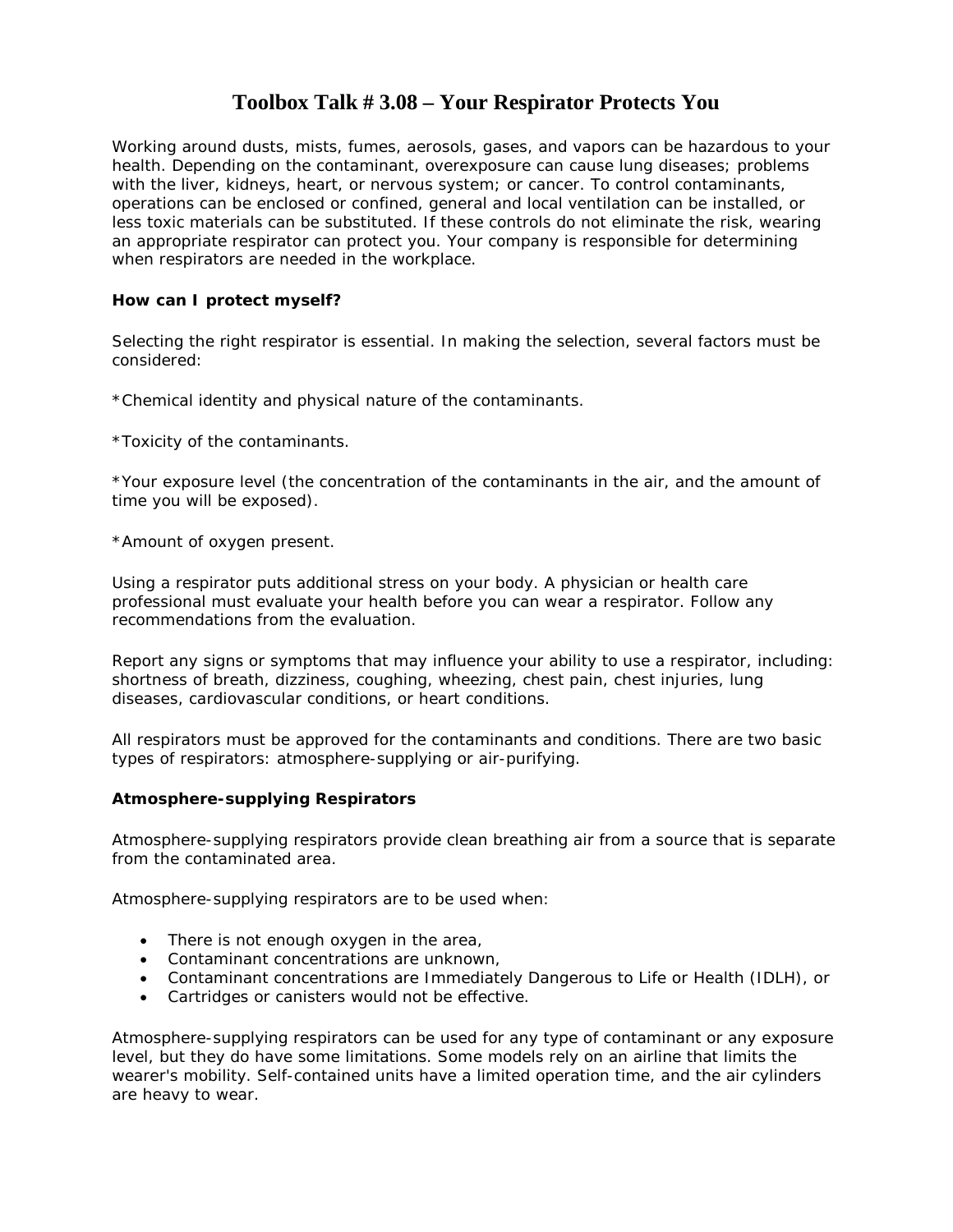#### **Air-purifying Respirators**

Air-purifying respirators pass contaminated air through filters, cartridges, or canisters to clean the air as it is breathed. The most common models depend on a tight-fitting facepiece to keep contaminated air from leaking in past the cleaning elements as the wearer inhales (a "negative-pressure" air-purifying respirator). These air-purifying elements only protect against certain contaminants, and must be selected carefully. Air-purifying respirators are lightweight and portable, but they have many more limitations than atmosphere-supplying respirators. These respirators must not be used in any oxygen deficient or IDLH situation. When the purifying agents become saturated with the contaminant, the respirator no longer offers protection. The filter or cartridge changing schedule must be followed. People using negative-pressure respirators must be careful to check the seal each time that they put on the facepiece.

#### **Fit Tests**

Fit testing is required for any respirator with a tight-fitting facepiece (even those used in a positive-pressure mode). The test must be conducted before initial use, and at least annually. The type of fit test depends on the type of respirator and the types of contaminants that you are exposed to.

A seal check must be done each time that a tight-fitting facepiece is put on. It is a quick way to test that the facepiece is adjusted properly.

#### **Using Your Respirator**

Use the respirator as it was designed to be used. Follow the operating instructions from the manufacturer or your employer.

Leave the area if you can smell or taste the contaminant; if you need to change cartridges, filters, canisters, or cylinders; if you need to wash your face or the facepiece; or if you have any problems with the respirator.

When someone is wearing a respirator in an IDLH atmosphere, at least one person who is ready to provide rescue must remain outside and monitor the person in the IDLH area. (For firefighting, at least two employees must go into the IDLH area, and at least two people must remain outside.)

Some people may be trained to respond to emergencies such as confined space rescue, hazardous spill response, or interior structural firefighting. If you are not trained and authorized to perform these duties, follow your company's evacuation procedures in case of an emergency.

#### **Maintaining Respirators**

- If you are issued your own respirator, clean and disinfect it as often as necessary to keep it in a sanitary condition.
- If a respirator is shared, it must be cleaned before being worn by different people.
- Respirators used for emergencies must be cleaned after each use.
- Respirators used for fit testing and training must be cleaned after each use.
- Inspect your respirator each time that you wear it, and when you clean it. If it is damaged, have it repaired before it is used again.
- Store the respirator where it will stay clean and will not be damaged.